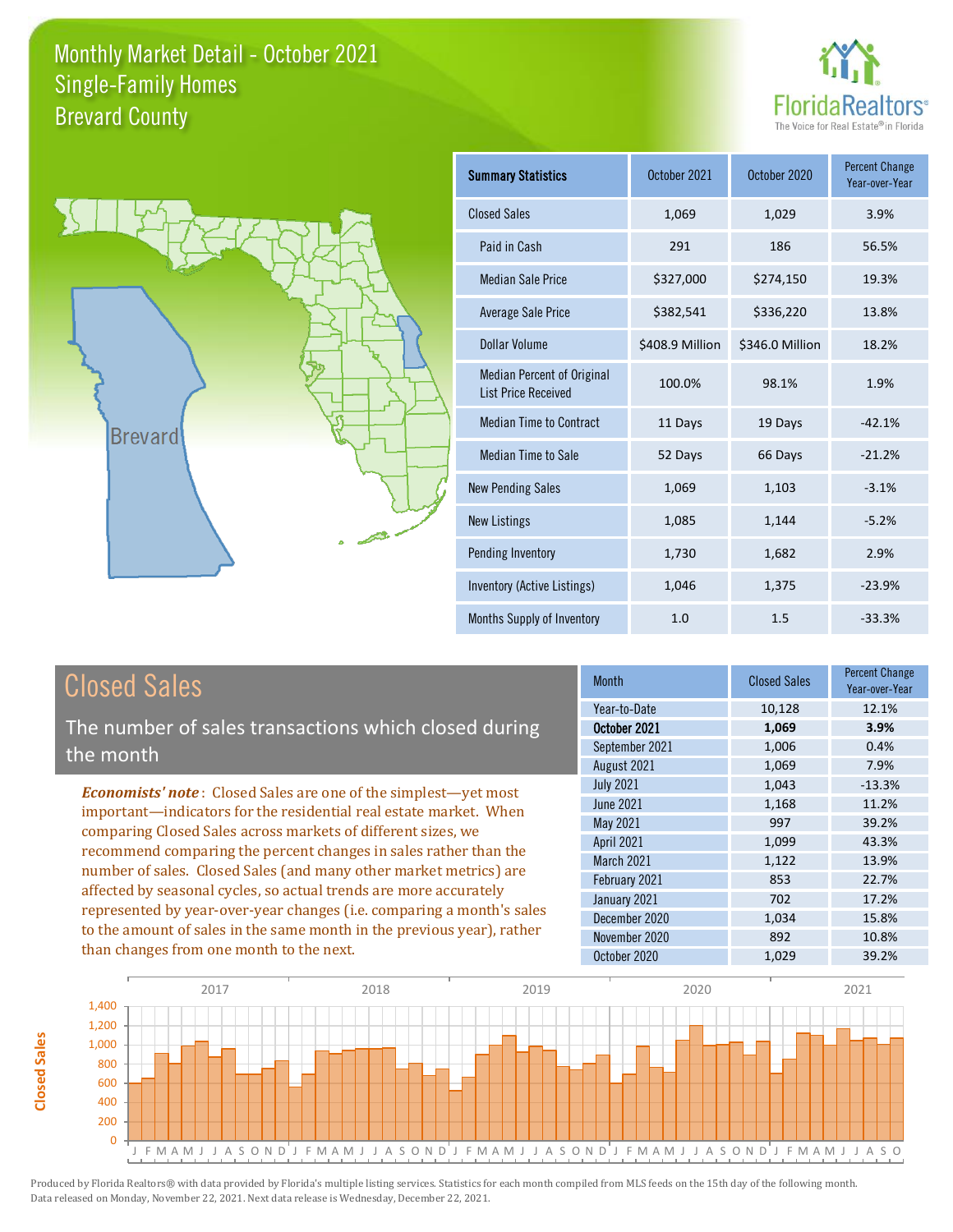this statistic should be interpreted with care.



204 21.4%

| Cash Sales                                                                     | <b>Month</b>      | <b>Cash Sales</b> | <b>Percent Change</b><br>Year-over-Year |
|--------------------------------------------------------------------------------|-------------------|-------------------|-----------------------------------------|
|                                                                                | Year-to-Date      | 2,565             | 53.1%                                   |
| The number of Closed Sales during the month in which                           | October 2021      | 291               | 56.5%                                   |
| buyers exclusively paid in cash                                                | September 2021    | 254               | 28.3%                                   |
|                                                                                | August 2021       | 293               | 61.9%                                   |
|                                                                                | <b>July 2021</b>  | 256               | 17.4%                                   |
|                                                                                | June 2021         | 289               | 68.0%                                   |
| <b>Economists' note:</b> Cash Sales can be a useful indicator of the extent to | May 2021          | 276               | 124.4%                                  |
| which investors are participating in the market. Why? Investors are            | <b>April 2021</b> | 295               | 186.4%                                  |
| far more likely to have the funds to purchase a home available up front,       | <b>March 2021</b> | 258               | 41.0%                                   |
| whereas the typical homebuyer requires a mortgage or some other                | February 2021     | 197               | 34.9%                                   |
| form of financing. There are, of course, many possible exceptions, so          | January 2021      | 156               | $-5.5%$                                 |

December 2020



# Cash Sales as a Percentage of Closed Sales

The percentage of Closed Sales during the month which were Cash Sales

*Economists' note* : This statistic is simply another way of viewing Cash Sales. The remaining percentages of Closed Sales (i.e. those not paid fully in cash) each month involved some sort of financing, such as mortgages, owner/seller financing, assumed loans, etc.

| <b>Month</b>      | <b>Percent of Closed</b><br>Sales Paid in Cash | <b>Percent Change</b><br>Year-over-Year |
|-------------------|------------------------------------------------|-----------------------------------------|
| Year-to-Date      | 25.3%                                          | 36.8%                                   |
| October 2021      | 27.2%                                          | 50.3%                                   |
| September 2021    | 25.2%                                          | 27.3%                                   |
| August 2021       | 27.4%                                          | 49.7%                                   |
| <b>July 2021</b>  | 24.5%                                          | 35.4%                                   |
| June 2021         | 24.7%                                          | 50.6%                                   |
| May 2021          | 27.7%                                          | 61.0%                                   |
| April 2021        | 26.8%                                          | 100.0%                                  |
| <b>March 2021</b> | 23.0%                                          | 23.7%                                   |
| February 2021     | 23.1%                                          | 10.0%                                   |
| January 2021      | 22.2%                                          | $-19.3%$                                |
| December 2020     | 19.7%                                          | 4.8%                                    |
| November 2020     | 21.0%                                          | $-0.5%$                                 |
| October 2020      | 18.1%                                          | $-17.4%$                                |

November 2020 187 10.0%

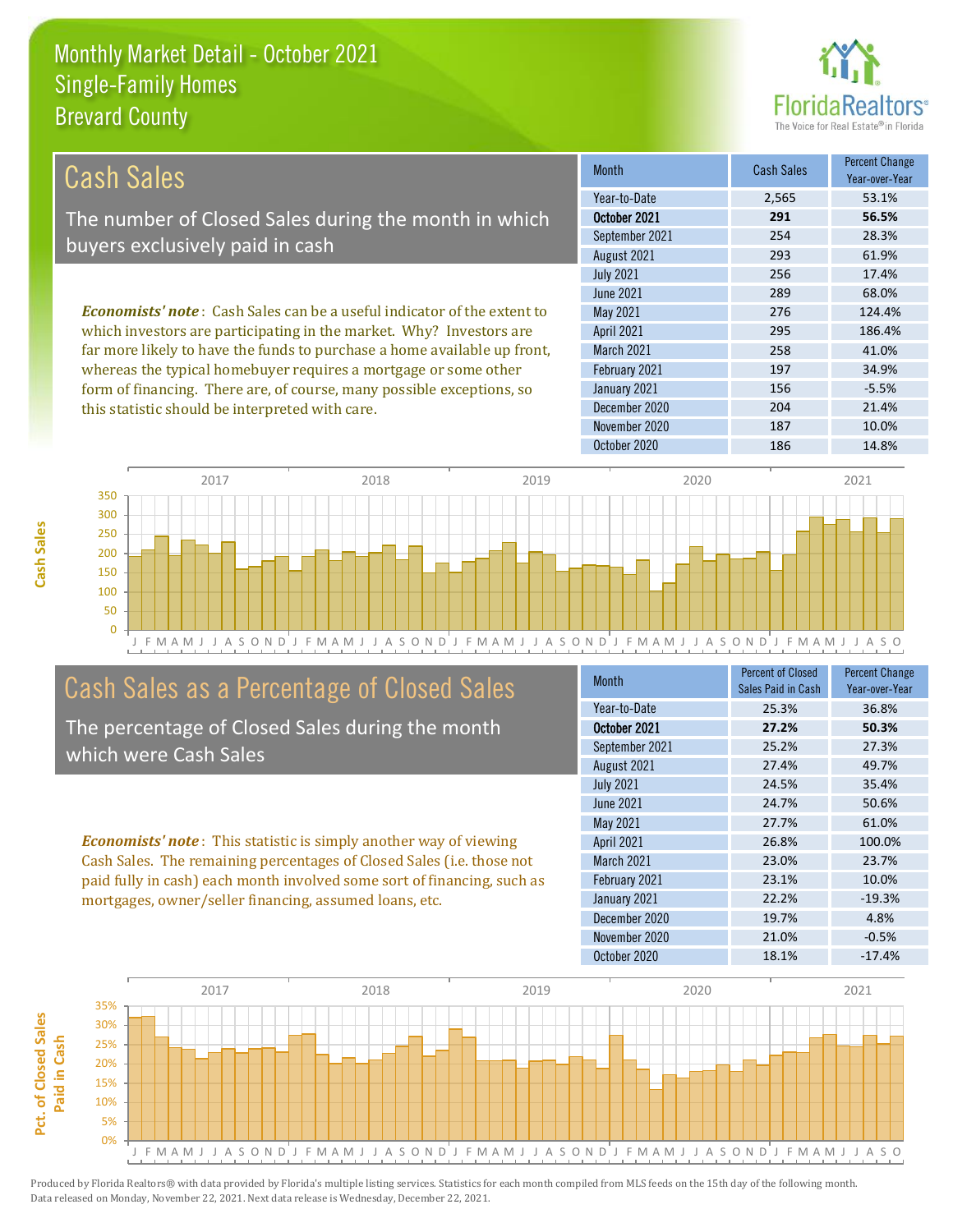

Year-over-Year

#### Month Median Sale Price Percent Change October 2021 **\$327,000 19.3%** Year-to-Date \$300,000 15.6% March 2021 \$280,000 7.9% September 2021 **\$315,500** 21.3% August 2021 **\$325,000** 21.0% May 2021 **5290,000** 5290,000 16.0% April 2021 \$289,801 13.6% July 2021 **\$322,000** \$302,000 20.9% June 2021 **\$314,250** \$314,250 February 2021 \$274,720 10.8% January 2021 **\$267,000** 10.8% December 2020 \$270,000 8.9% November 2020 \$275,000 14.6% *Economists' note* : Median Sale Price is our preferred summary statistic for price activity because, unlike Average Sale Price, Median Sale Price is not sensitive to high sale prices for small numbers of homes that may not be characteristic of the market area. Keep in mind that median price trends over time are not always solely caused by changes in the general value of local real estate. Median sale price only reflects the values of the homes that *sold* each month, and the mix of the types of homes that sell can change over time. Median Sale Price The median sale price reported for the month (i.e. 50% of sales were above and 50% of sales were below)



# Average Sale Price

The average sale price reported for the month (i.e. total sales in dollars divided by the number of sales)

*Economists' note* : Usually, we prefer Median Sale Price over Average Sale Price as a summary statistic for home prices. However, Average Sale Price does have its uses—particularly when it is analyzed alongside the Median Sale Price. For one, the relative difference between the two statistics can provide some insight into the market for higher-end homes in an area.

| Month             | <b>Average Sale Price</b> | <b>Percent Change</b><br>Year-over-Year |
|-------------------|---------------------------|-----------------------------------------|
| Year-to-Date      | \$367,312                 | 17.8%                                   |
| October 2021      | \$382,541                 | 13.8%                                   |
| September 2021    | \$388,092                 | 20.0%                                   |
| August 2021       | \$389,565                 | 23.2%                                   |
| <b>July 2021</b>  | \$390,215                 | 22.5%                                   |
| <b>June 2021</b>  | \$375,748                 | 18.2%                                   |
| May 2021          | \$367,768                 | 25.9%                                   |
| <b>April 2021</b> | \$376,122                 | 23.6%                                   |
| March 2021        | \$339,852                 | 11.5%                                   |
| February 2021     | \$319,959                 | 7.8%                                    |
| January 2021      | \$319,376                 | 12.7%                                   |
| December 2020     | \$335,807                 | 12.3%                                   |
| November 2020     | \$335,521                 | 17.3%                                   |
| October 2020      | \$336,220                 | 22.2%                                   |

October 2020 \$274,150 14.2%



**Median Sale Price** 

**Average Sale Price**

**Average Sale Price**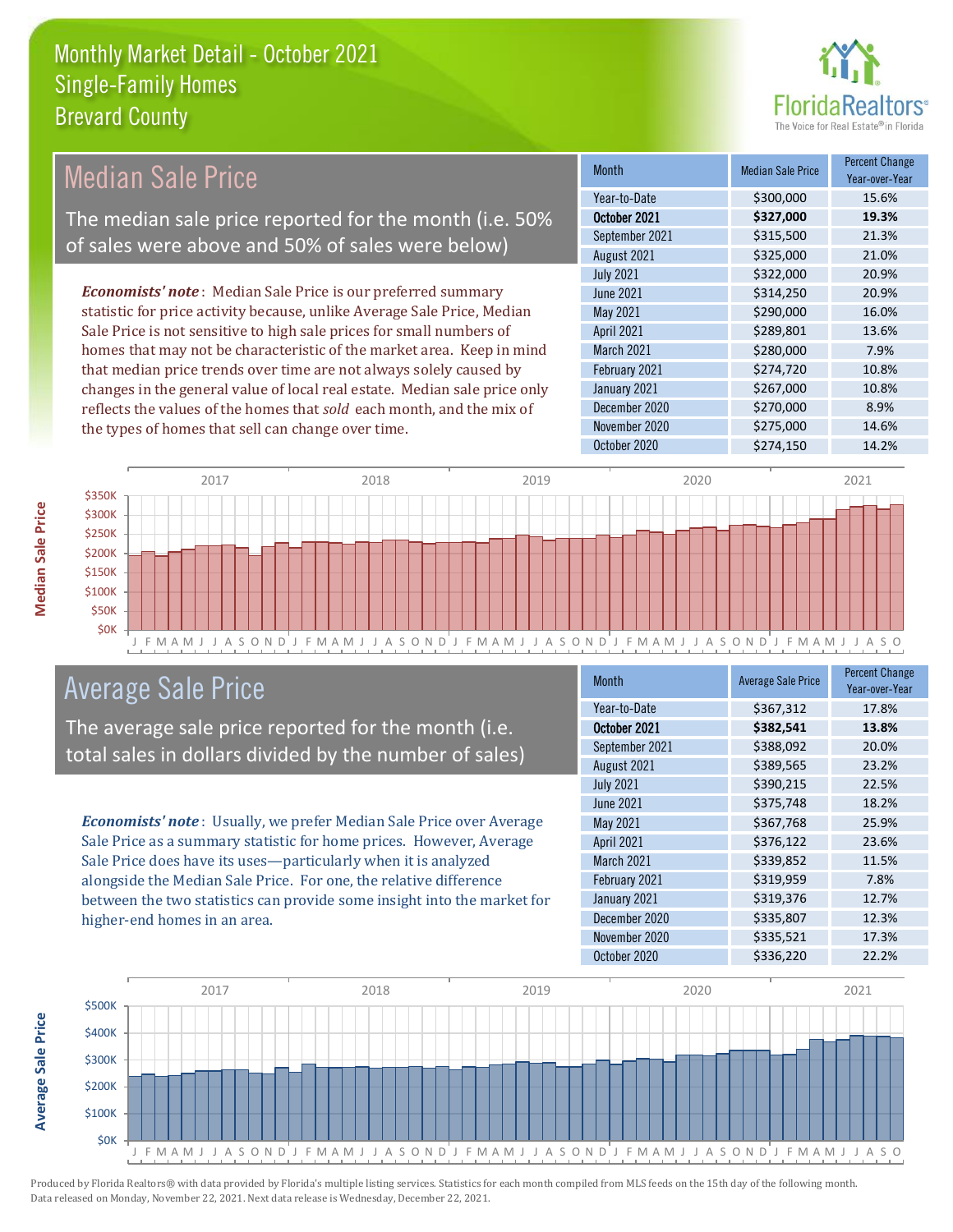

### ollar Volume

The sum of the sale prices for all sales which closed during the month

*Economists' note* : Dollar Volume is simply the sum of all sale prices in a given time period, and can quickly be calculated by multiplying Closed Sales by Average Sale Price. It is a strong indicator of the health of the real estate industry in a market, and is of particular interest to real estate professionals, investors, analysts, and government agencies. Potential home sellers and home buyers, on the other hand, will likely be better served by paying attention to trends in the two components of Dollar Volume (i.e. sales and prices) individually.

| Month             | Dollar Volume   | <b>Percent Change</b><br>Year-over-Year |
|-------------------|-----------------|-----------------------------------------|
| Year-to-Date      | \$3.7 Billion   | 32.0%                                   |
| October 2021      | \$408.9 Million | 18.2%                                   |
| September 2021    | \$390.4 Million | 20.5%                                   |
| August 2021       | \$416.4 Million | 32.9%                                   |
| <b>July 2021</b>  | \$407.0 Million | 6.2%                                    |
| June 2021         | \$438.9 Million | 31.5%                                   |
| May 2021          | \$366.7 Million | 75.3%                                   |
| <b>April 2021</b> | \$413.4 Million | 77.0%                                   |
| March 2021        | \$381.3 Million | 27.0%                                   |
| February 2021     | \$272.9 Million | 32.3%                                   |
| January 2021      | \$224.2 Million | 32.1%                                   |
| December 2020     | \$347.2 Million | 30.0%                                   |
| November 2020     | \$299.3 Million | 30.0%                                   |
| October 2020      | \$346.0 Million | 70.2%                                   |



# Median Percent of Original List Price Received

The median of the sale price (as a percentage of the original list price) across all properties selling during the month

*Economists' note* : The Median Percent of Original List Price Received is useful as an indicator of market recovery, since it typically rises as buyers realize that the market may be moving away from them and they need to match the selling price (or better it) in order to get a contract on the house. This is usually the last measure to indicate a market has shifted from down to up, so it is what we would call a *lagging* indicator.

| <b>Month</b>     | Med. Pct. of Orig.<br><b>List Price Received</b> | <b>Percent Change</b><br>Year-over-Year |
|------------------|--------------------------------------------------|-----------------------------------------|
| Year-to-Date     | 100.0%                                           | 2.6%                                    |
| October 2021     | 100.0%                                           | 1.9%                                    |
| September 2021   | 100.0%                                           | 2.0%                                    |
| August 2021      | 100.0%                                           | 2.1%                                    |
| <b>July 2021</b> | 100.0%                                           | 2.7%                                    |
| <b>June 2021</b> | 100.0%                                           | 2.7%                                    |
| May 2021         | 100.0%                                           | 2.7%                                    |
| April 2021       | 100.0%                                           | 2.5%                                    |
| March 2021       | 100.0%                                           | 2.8%                                    |
| February 2021    | 98.3%                                            | 1.2%                                    |
| January 2021     | 98.5%                                            | 2.1%                                    |
| December 2020    | 98.4%                                            | 1.5%                                    |
| November 2020    | 98.4%                                            | 1.3%                                    |
| October 2020     | 98.1%                                            | 1.6%                                    |



**Med. Pct. of Orig.** 

Med. Pct. of Orig.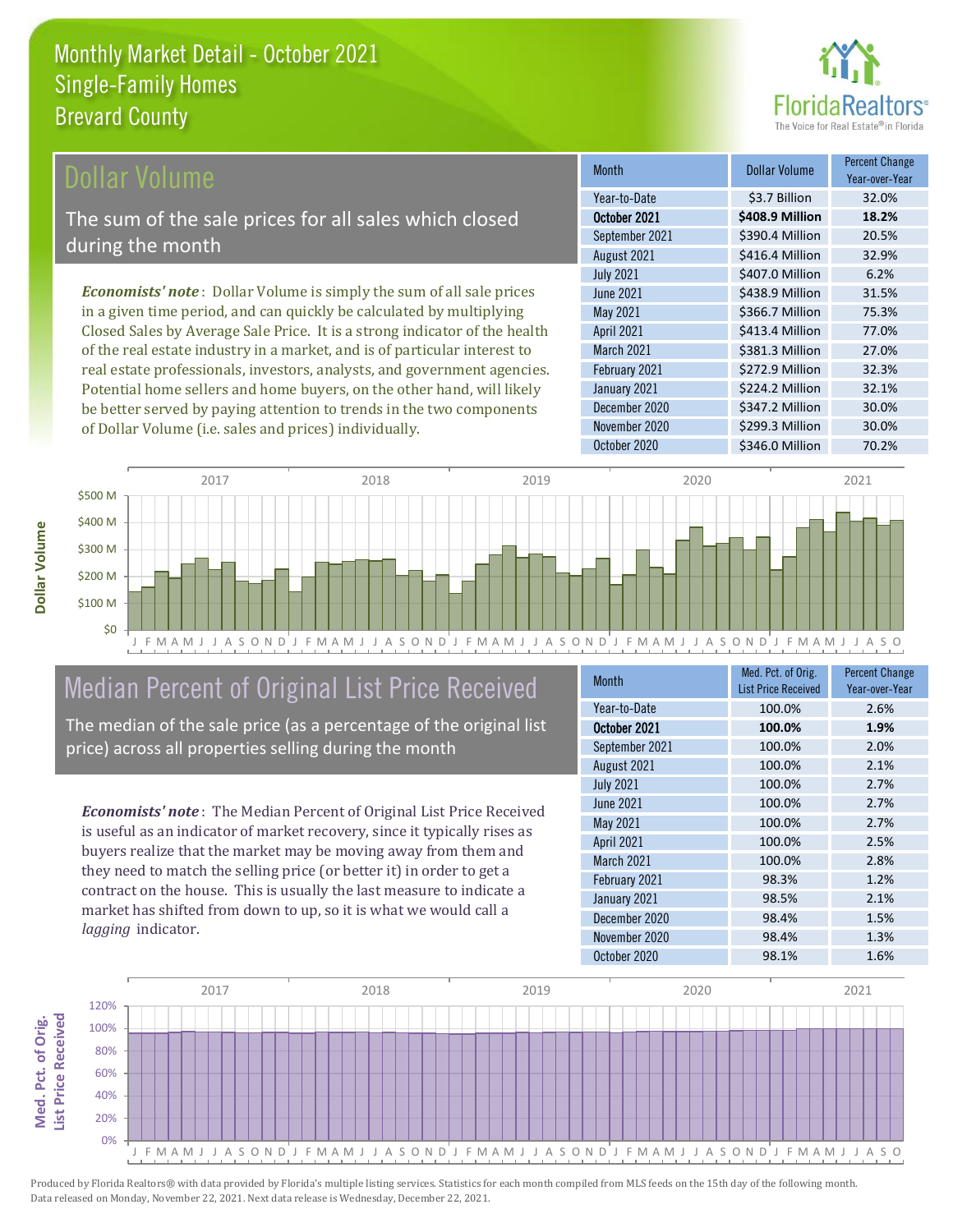

# Median Time to Contract

The median number of days between the listing date and contract date for all Closed Sales during the month

*Economists' note* : Like Time to Sale, Time to Contract is a measure of the length of the home selling process calculated for sales which closed during the month. The difference is that Time to Contract measures the number of days between the initial listing of a property and the signing of the contract which eventually led to the closing of the sale. When the gap between Median Time to Contract and Median Time to Sale grows, it is usually a sign of longer closing times and/or declining numbers of cash sales.

| <b>Month</b>     | Median Time to<br>Contract | <b>Percent Change</b><br>Year-over-Year |
|------------------|----------------------------|-----------------------------------------|
| Year-to-Date     | 10 Days                    | $-64.3%$                                |
| October 2021     | 11 Days                    | $-42.1%$                                |
| September 2021   | 11 Days                    | $-42.1%$                                |
| August 2021      | 8 Days                     | $-61.9%$                                |
| <b>July 2021</b> | 8 Days                     | $-73.3%$                                |
| <b>June 2021</b> | 8 Days                     | $-78.9%$                                |
| May 2021         | 8 Days                     | $-69.2%$                                |
| April 2021       | 10 Days                    | $-50.0%$                                |
| March 2021       | 10 Days                    | $-67.7%$                                |
| February 2021    | 18 Days                    | $-52.6%$                                |
| January 2021     | 15 Days                    | $-58.3%$                                |
| December 2020    | 15 Days                    | $-50.0%$                                |
| November 2020    | 14 Days                    | $-51.7%$                                |
| October 2020     | 19 Days                    | $-50.0%$                                |



# Median Time to Sale

**Median Time to** 

**Median Time to** 

The median number of days between the listing date and closing date for all Closed Sales during the month

*Economists' note* : Time to Sale is a measure of the length of the home selling process, calculated as the number of days between the initial listing of a property and the closing of the sale. *Median* Time to Sale is the amount of time the "middle" property selling this month was on the market. That is, 50% of homes selling this month took *less* time to sell, and 50% of homes took *more* time to sell. Median Time to Sale gives a more accurate picture than Average Time to Sale, which can be skewed upward by small numbers of properties taking an abnormally long time to sell.

| <b>Month</b>      | <b>Median Time to Sale</b> | <b>Percent Change</b><br>Year-over-Year |
|-------------------|----------------------------|-----------------------------------------|
| Year-to-Date      | 53 Days                    | $-28.4%$                                |
| October 2021      | 52 Days                    | $-21.2%$                                |
| September 2021    | 54 Days                    | $-16.9%$                                |
| August 2021       | 48 Days                    | $-28.4%$                                |
| <b>July 2021</b>  | 49 Days                    | $-34.7%$                                |
| June 2021         | 50 Days                    | $-41.2%$                                |
| May 2021          | 50 Days                    | $-30.6%$                                |
| <b>April 2021</b> | 53 Days                    | $-15.9%$                                |
| March 2021        | 55 Days                    | $-26.7%$                                |
| February 2021     | 63 Days                    | $-24.1%$                                |
| January 2021      | 65 Days                    | $-17.7%$                                |
| December 2020     | 61 Days                    | $-11.6%$                                |
| November 2020     | 60 Days                    | $-10.4%$                                |
| October 2020      | 66 Days                    | $-14.3%$                                |

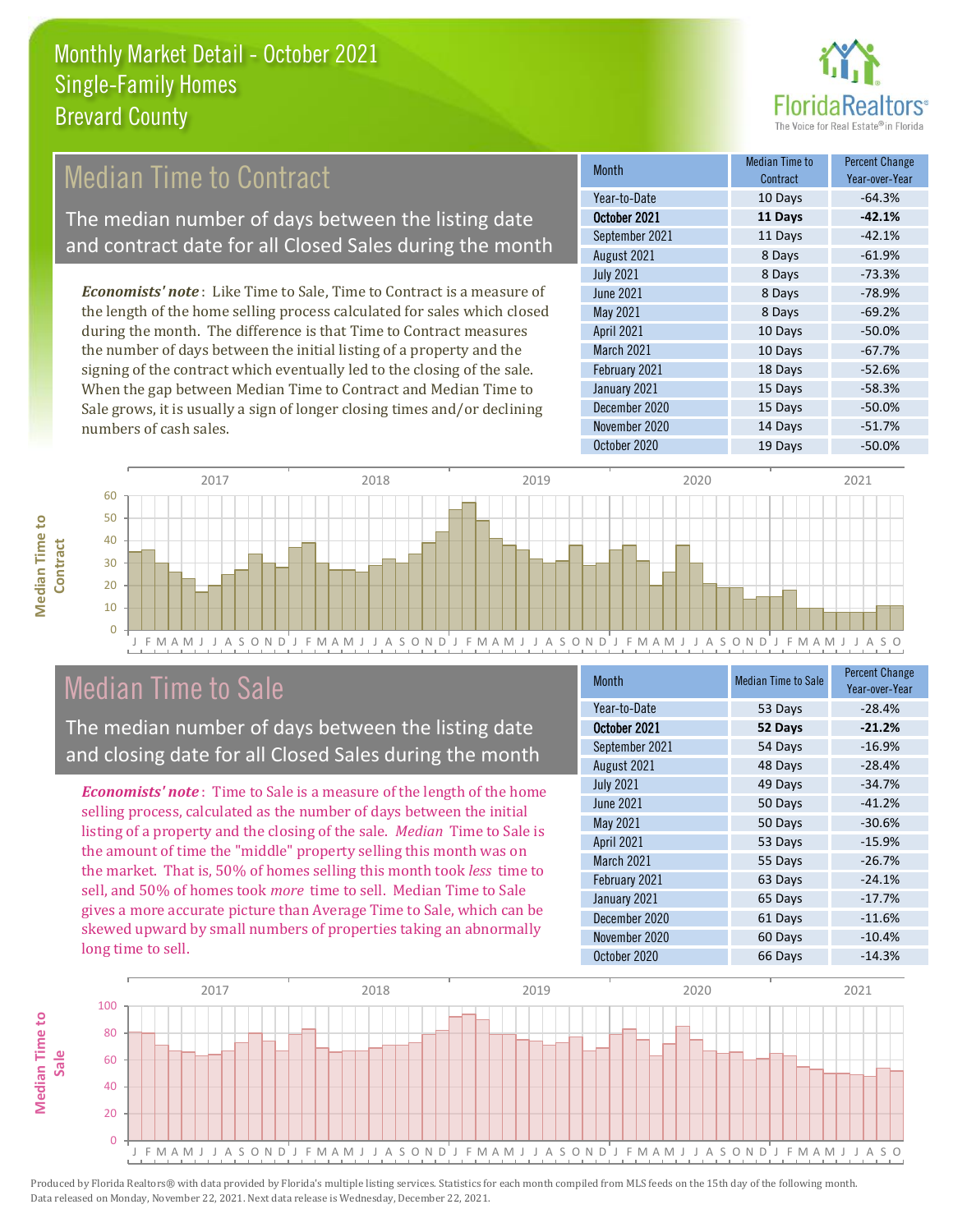

| <b>New Pending Sales</b>                                                      | <b>Month</b>      | <b>New Pending Sales</b> | <b>Percent Change</b><br>Year-over-Year |
|-------------------------------------------------------------------------------|-------------------|--------------------------|-----------------------------------------|
|                                                                               | Year-to-Date      | 11,085                   | 4.7%                                    |
| The number of listed properties that went under                               | October 2021      | 1,069                    | $-3.1%$                                 |
| contract during the month                                                     | September 2021    | 1,129                    | 6.5%                                    |
|                                                                               | August 2021       | 1,125                    | 3.2%                                    |
|                                                                               | <b>July 2021</b>  | 1,073                    | $-6.5%$                                 |
| <b>Economists' note:</b> Because of the typical length of time it takes for a | June 2021         | 1,043                    | $-19.1%$                                |
| sale to close, economists consider Pending Sales to be a decent               | May 2021          | 1,110                    | $-7.8%$                                 |
| indicator of potential future Closed Sales. It is important to bear in        | <b>April 2021</b> | 1,153                    | 57.1%                                   |
| mind, however, that not all Pending Sales will be closed successfully.        | <b>March 2021</b> | 1,206                    | 29.7%                                   |
| So, the effectiveness of Pending Sales as a future indicator of Closed        | February 2021     | 1,093                    | 1.7%                                    |
| Sales is susceptible to changes in market conditions such as the              | January 2021      | 1.084                    | 13.7%                                   |



# New Listings

distressed properties for sale.

The number of properties put onto the market during the month

availability of financing for homebuyers and the inventory of

*Economists' note* : New Listings tend to rise in delayed response to increasing prices, so they are often seen as a lagging indicator of market health. As prices rise, potential sellers raise their estimations of value—and in the most recent cycle, rising prices have freed up many potential sellers who were previously underwater on their mortgages. Note that in our calculations, we take care to not include properties that were recently taken off the market and quickly relisted, since these are not really *new* listings.

| Month            | <b>New Listings</b> | <b>Percent Change</b><br>Year-over-Year |
|------------------|---------------------|-----------------------------------------|
| Year-to-Date     | 11,234              | 5.4%                                    |
| October 2021     | 1,085               | $-5.2%$                                 |
| September 2021   | 1,072               | 7.2%                                    |
| August 2021      | 1,172               | 23.5%                                   |
| <b>July 2021</b> | 1,270               | 12.2%                                   |
| <b>June 2021</b> | 1,228               | 23.7%                                   |
| <b>May 2021</b>  | 1,116               | $-2.1%$                                 |
| April 2021       | 1,192               | 31.9%                                   |
| March 2021       | 1,094               | $-10.0%$                                |
| February 2021    | 1,023               | $-7.8%$                                 |
| January 2021     | 982                 | $-8.2%$                                 |
| December 2020    | 817                 | 8.9%                                    |
| November 2020    | 888                 | $-7.4%$                                 |
| October 2020     | 1,144               | 4.8%                                    |

December 2020 822 19.5% November 2020 912 912 10.1% October 2020 1,103 18.0%



**New Listings**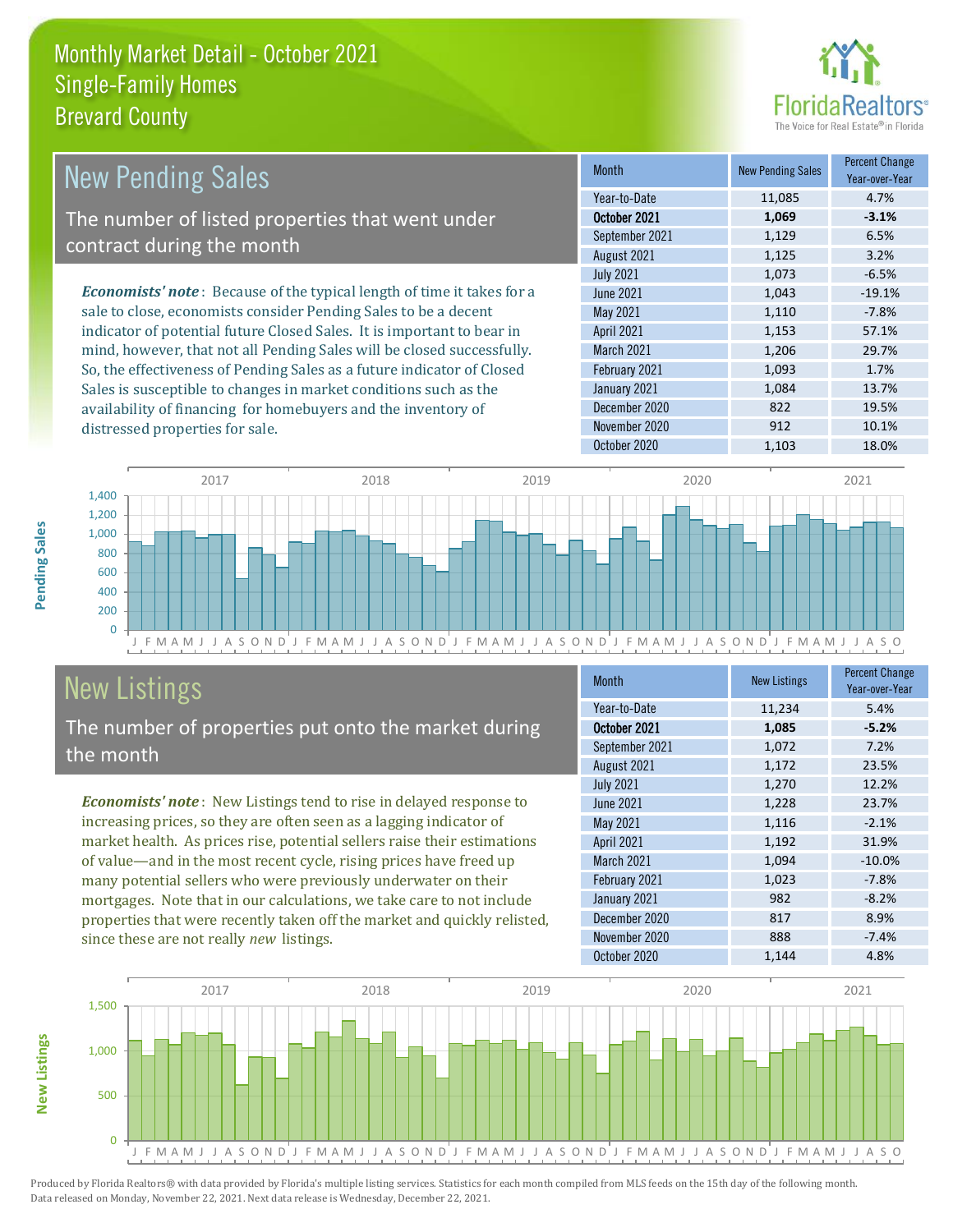

# *Economists' note* : There are a number of ways to define and calculate Inventory. Our method is to simply count the number of active listings Inventory (Active Listings) The number of property listings active at the end of the month

on the last day of the month, and hold this number to compare with the same month the following year. Inventory rises when New Listings are outpacing the number of listings that go off-market (regardless of whether they actually sell). Likewise, it falls when New Listings aren't keeping up with the rate at which homes are going off-market.

| <b>Month</b>             | Inventory | <b>Percent Change</b><br>Year-over-Year |
|--------------------------|-----------|-----------------------------------------|
| <b>YTD (Monthly Avg)</b> | 975       | $-49.5%$                                |
| October 2021             | 1,046     | $-23.9%$                                |
| September 2021           | 1,049     | $-24.7%$                                |
| August 2021              | 1,124     | $-25.9%$                                |
| <b>July 2021</b>         | 1,093     | $-35.4%$                                |
| <b>June 2021</b>         | 931       | $-47.3%$                                |
| May 2021                 | 773       | $-65.2%$                                |
| April 2021               | 833       | $-65.8%$                                |
| March 2021               | 813       | $-65.9%$                                |
| February 2021            | 984       | $-56.0%$                                |
| January 2021             | 1,106     | $-51.3%$                                |
| December 2020            | 1,258     | $-43.7%$                                |
| November 2020            | 1,332     | $-42.9%$                                |
| October 2020             | 1,375     | $-41.4%$                                |



# Months Supply of Inventory

An estimate of the number of months it will take to deplete the current Inventory given recent sales rates

*Economists' note* : MSI is a useful indicator of market conditions. The benchmark for a balanced market (favoring neither buyer nor seller) is 5.5 months of inventory. Anything higher is traditionally a buyers' market, and anything lower is a sellers' market. There is no single accepted way of calculating MSI. A common method is to divide current Inventory by the most recent month's Closed Sales count, but this count is a usually poor predictor of future Closed Sales due to seasonal cycles. To eliminate seasonal effects, we use the 12-month average of monthly Closed Sales instead.

| <b>Month</b>             | <b>Months Supply</b> | <b>Percent Change</b><br>Year-over-Year |
|--------------------------|----------------------|-----------------------------------------|
| <b>YTD (Monthly Avg)</b> | 1.0                  | $-56.5%$                                |
| October 2021             | 1.0                  | $-33.3%$                                |
| September 2021           | 1.0                  | $-37.5%$                                |
| August 2021              | 1.1                  | $-38.9%$                                |
| <b>July 2021</b>         | 1.1                  | $-45.0%$                                |
| June 2021                | 0.9                  | $-57.1%$                                |
| May 2021                 | 0.8                  | $-70.4%$                                |
| <b>April 2021</b>        | 0.9                  | $-69.0%$                                |
| March 2021               | 0.9                  | $-66.7%$                                |
| February 2021            | 1.1                  | $-57.7%$                                |
| January 2021             | 1.2                  | $-53.8%$                                |
| December 2020            | 1.4                  | $-46.2%$                                |
| November 2020            | 1.5                  | $-46.4%$                                |
| October 2020             | 1.5                  | $-46.4%$                                |

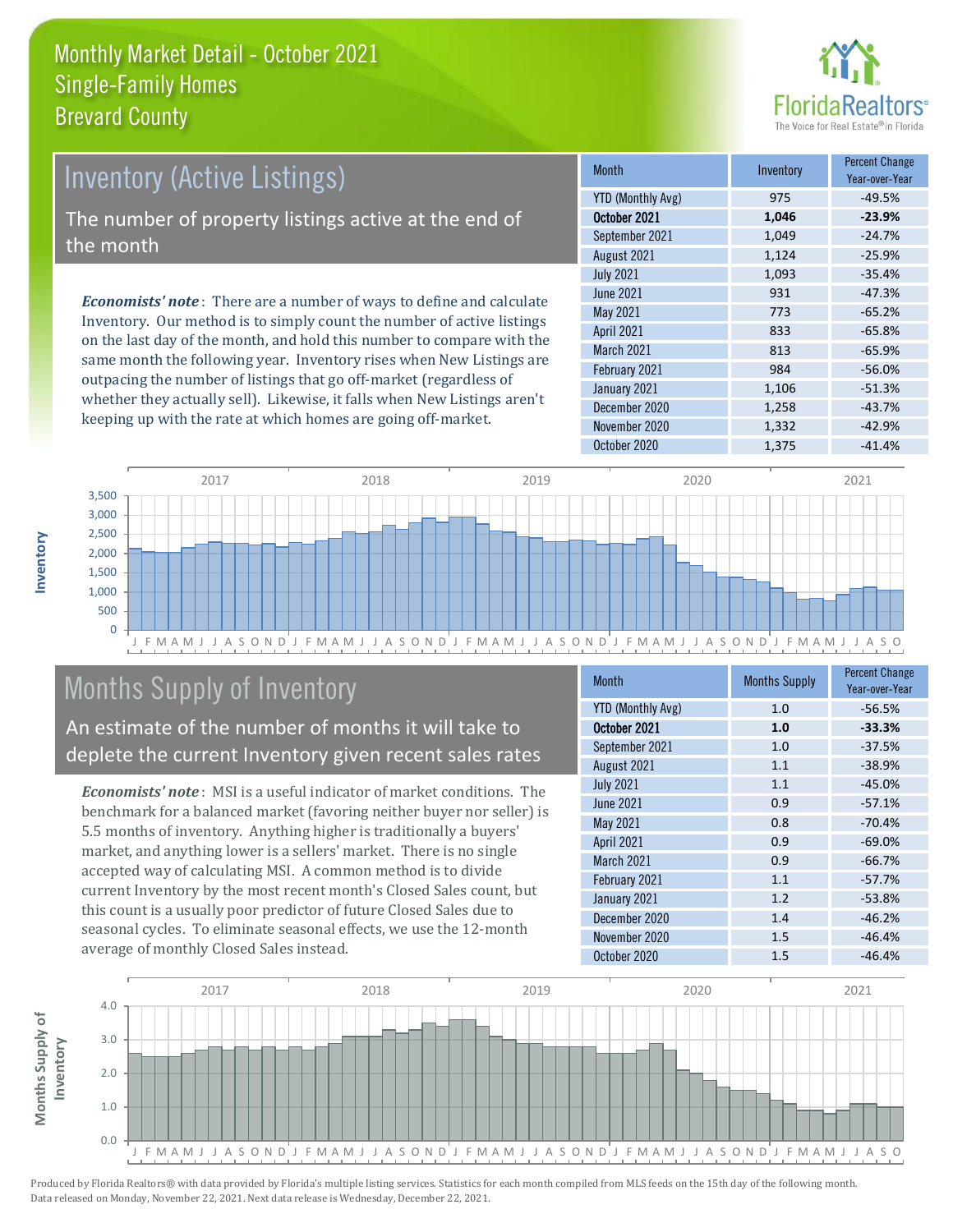

#### *Economists' note:* Closed Sales are one of the simplest—yet most important—indicators for the residential real estate market. When comparing Closed Sales across markets of different sizes, we recommend comparing the percent changes in sales rather than the number of sales. Closed Sales (and many other market metrics) are affected by seasonal cycles, so actual trends are more accurately represented by year-over-year changes (i.e. comparing a month's sales to the amount of sales in the same month in the previous year), rather than changes from one month to the next. \$1,000,000 or more 21 23.5% \$250,000 - \$299,999 188 -5.5% \$300,000 - \$399,999 321 48.6% \$400,000 - \$599,999 216 56.5% \$600,000 - \$999,999 96 47.7% \$150,000 - \$199,999 61 -55.8% \$200,000 - \$249,999 137 -31.2%  $$100,000 - $149,999$  22 -53.2% Sale Price Closed Sales Percent Change Year-over-Year Less than \$50,000 1 1 -50.0%  $$50.000 - $99.999$  6 -25.0% 200 250 300 350 October 2020 **October 2021** 200 250 300 350 Closed Sales by Sale Price The number of sales transactions which closed during the month

### Median Time to Contract by Sale Price The median number of days between the listing date and contract date for all Closed Sales during the month

\$100,000 \$149,999 \$150,000 - \$199,999

\$200,000 - \$249,999

\$250,000 - \$299,999

\$300,000 - \$399,999

\$400,000 - \$599,999

*Economists' note* : Like Time to Sale, Time to Contract is a measure of the length of the home selling process calculated for sales which closed during the month. The difference is that Time to Contract measures the number of days between the initial listing of a property and the signing of the contract which eventually led to the closing of the sale. When the gap between Median Time to Contract and Median Time to Sale grows, it is usually a sign of longer closing times and/or declining numbers of cash sales.

| Sale Price            | Median Time to<br>Contract | <b>Percent Change</b><br>Year-over-Year |
|-----------------------|----------------------------|-----------------------------------------|
| Less than \$50,000    | 14 Days                    | $-86.1%$                                |
| \$50,000 - \$99,999   | 50 Days                    | 525.0%                                  |
| $$100,000 - $149,999$ | 21 Days                    | 50.0%                                   |
| $$150,000 - $199,999$ | 11 Days                    | $-47.6%$                                |
| \$200,000 - \$249,999 | 9 Days                     | $-18.2%$                                |
| \$250,000 - \$299,999 | 8 Days                     | $-61.9%$                                |
| \$300,000 - \$399,999 | 9 Days                     | $-55.0%$                                |
| \$400,000 - \$599,999 | 11 Days                    | $-42.1%$                                |
| \$600,000 - \$999,999 | 16 Days                    | $-68.0%$                                |
| \$1,000,000 or more   | 40 Days                    | $-9.1%$                                 |

\$600,000 - \$999,999

\$1,000,000 or more



**Closed Sales**

Less than \$50,000

\$50,000 - \$99,999

**Median Time to Contract Median Time to Contract**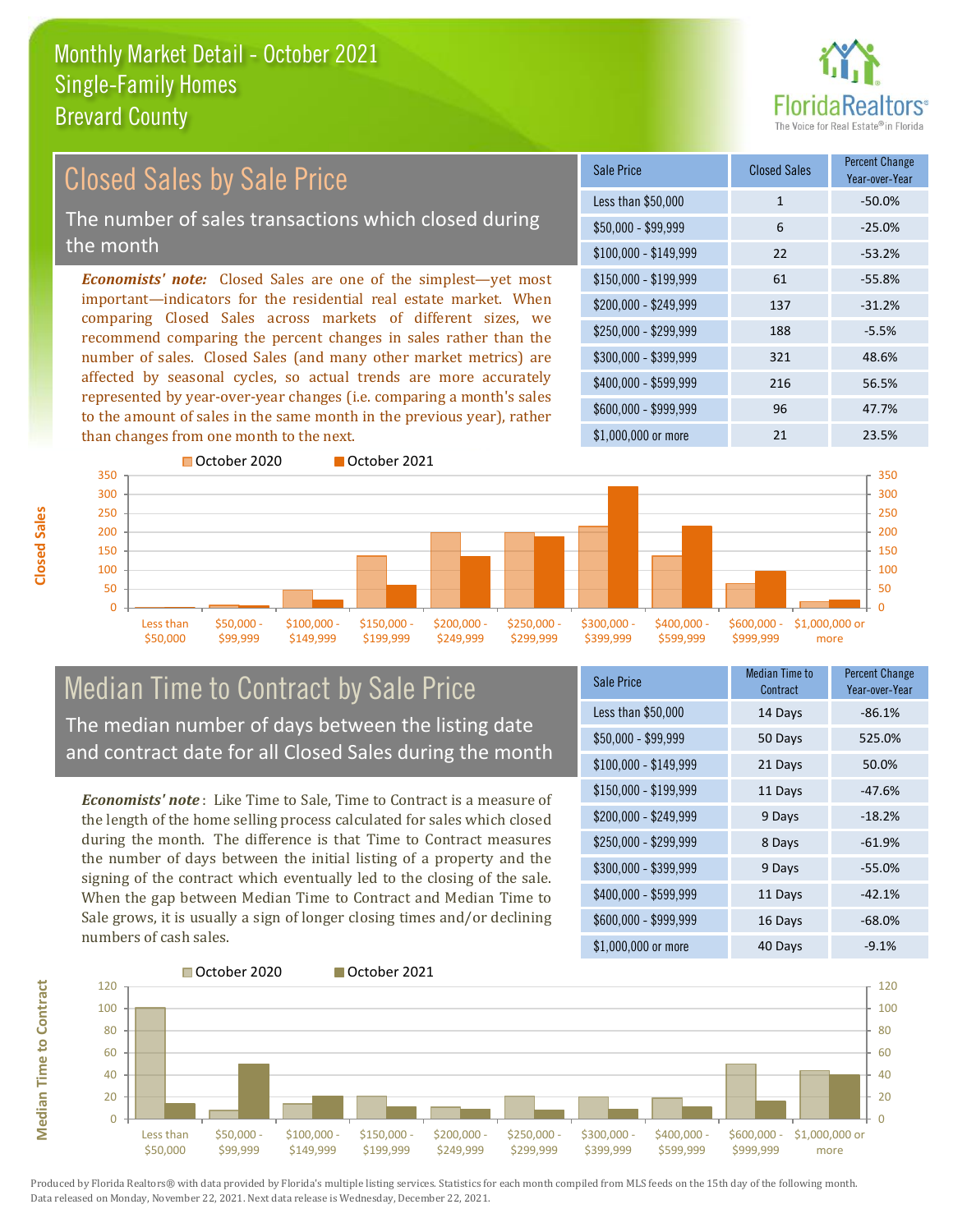

# New Listings by Initial Listing Price The number of properties put onto the market during

the month

*Economists' note:* New Listings tend to rise in delayed response to increasing prices, so they are often seen as a lagging indicator of market health. As prices rise, potential sellers raise their estimations of value—and in the most recent cycle, rising prices have freed up many potential sellers who were previously underwater on their mortgages. Note that in our calculations, we take care to not include properties that were recently taken off the market and quickly relisted, since these are not really *new* listings.

| <b>Initial Listing Price</b> | <b>New Listings</b> | <b>Percent Change</b><br>Year-over-Year |
|------------------------------|---------------------|-----------------------------------------|
| Less than \$50,000           | 0                   | $-100.0%$                               |
| $$50,000 - $99,999$          | 8                   | $-42.9%$                                |
| $$100,000 - $149,999$        | 22                  | $-35.3%$                                |
| $$150,000 - $199,999$        | 65                  | $-60.6%$                                |
| \$200,000 - \$249,999        | 160                 | $-32.2%$                                |
| \$250,000 - \$299,999        | 207                 | $-20.4%$                                |
| \$300,000 - \$399,999        | 270                 | 33.7%                                   |
| \$400,000 - \$599,999        | 215                 | 48.3%                                   |
| \$600,000 - \$999,999        | 99                  | 83.3%                                   |
| \$1,000,000 or more          | 39                  | 18.2%                                   |



**Inventory**



#### Inventory by Current Listing Price The number of property listings active at the end of the month

*Economists' note* : There are a number of ways to define and calculate Inventory. Our method is to simply count the number of active listings on the last day of the month, and hold this number to compare with the same month the following year. Inventory rises when New Listings are outpacing the number of listings that go off-market (regardless of whether they actually sell). Likewise, it falls when New Listings aren't keeping up with the rate at which homes are going off-market.

| <b>Current Listing Price</b> | Inventory | <b>Percent Change</b><br>Year-over-Year |
|------------------------------|-----------|-----------------------------------------|
| Less than \$50,000           | 1         | $-66.7%$                                |
| $$50,000 - $99,999$          | 5         | $-54.5%$                                |
| $$100,000 - $149,999$        | 12        | $-70.0%$                                |
| $$150,000 - $199,999$        | 63        | $-54.3%$                                |
| \$200,000 - \$249,999        | 97        | $-52.2%$                                |
| \$250,000 - \$299,999        | 148       | $-45.6%$                                |
| \$300,000 - \$399,999        | 251       | $-2.3%$                                 |
| \$400,000 - \$599,999        | 234       | 15.8%                                   |
| \$600,000 - \$999,999        | 140       | $-11.9%$                                |
| \$1,000,000 or more          | 95        | 5.6%                                    |